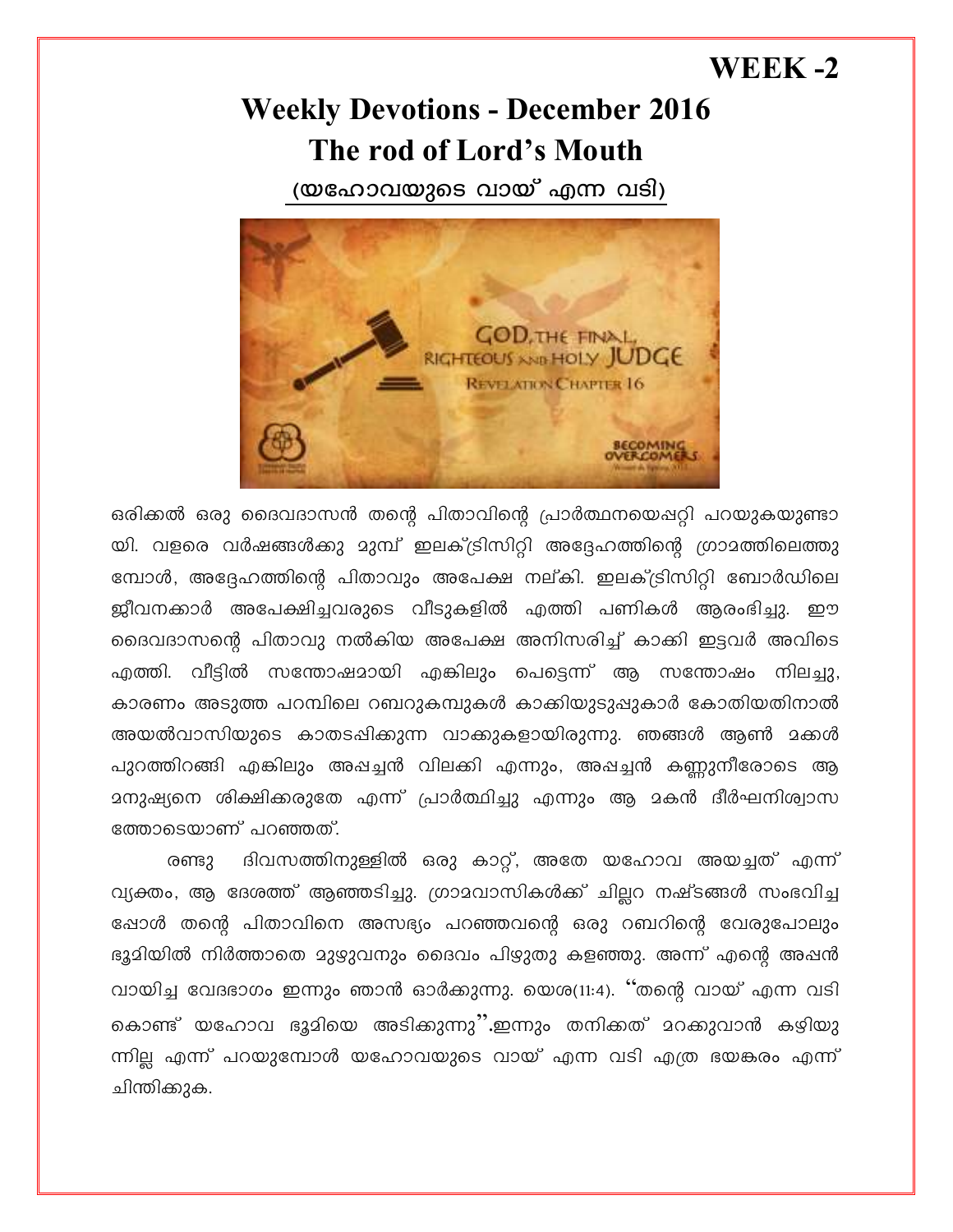നിന്ദിച്ചു യഹോവയുടെ വചനം ജനത്തിന്റെ ദേലാണ് യഹോവ കളഞ്ഞ <u> ജ്വലികുന്നത്</u> എന്ന് കോപം യുടെ യെശ:(5:25)ൽ കാണുന്നു. യിരെ:(32:33)ൽ 'ഞാൻ' ഉപദേശിച്ച് പഠിഷിച്ചിട്ടും ഉപദേശം കൈക്കൊള്ളുവാൻ മനസ്സില്ലാതെ അവർ മുഖ <u>ാല്ല</u> പുറാത്രേ എകലേക്ക് തിരിച്ചത് എന്ന് ദു:ഖത്തോടെ പറയുന്ന വാക്കുകളെ ശ്രദ്ധി ക്കുക. അവന്റെ വായ് എന്ന വടി എന്നും



അധരങ്ങളുടെ ശ്വാസം എന്നും (യെശ11:4) ഇരുവായ്ത്തലയുള്ള മൂർച്ചയുള്ള വാൾ വെളി(1:16), വായിൽ നിന്ന് തീ പുറപ്പെട്ട് ദഹിഷിച്ചു(സങ്കീ:18:8) എന്ന് പറയുന്നതും കാണാം. എന്നാൽ ഇവ ഒന്നും ആക്ഷരീകമായി വടിയോ,വാളോ, ശ്വാസമോ, തീയോ ഒന്നുമല്ല, അത് ഭൂമിയുടെ മേലും, വ്യക്തികളുടെ മേലും വരുന്ന ന്യായവിധി യാണ്.

ചെയ്തവനെ ശിക്ഷിക്കുമ്പോഴും അനുതപിക്കുന്നവനോട് തെറ് ക്ഷമി ക്കുന്നവനുമാണ് യഹോവ. (1ദിന:21ൽ)ദാവീദിന്റെ ജീവിതം ഇതിനുദാഹരണമാണ്. സാത്താന്റെ പ്രേരണയാൽ തന്റെ ഇനത്തെ എണ്ണുവാൻ കല്പിച്ച ദാവീദിന്റെ തീരു <u>മാനം മൂലം ദൈവം കോപിച്ചു. തന്റെ മകനെ ഫെലിസ്ത്യരുടെ നടുവിൽ മാനിച്ചത് </u> അവൻ മറന്നതാണ് യഹോവയുടെ കോപത്തിനു കാരണം. തന്റെ വായ് എന്ന വടി അവനു നേരെ ഉയർന്നു. വിവരവുമായി യഹോവ ഗാദിനെ അയച്ചു. മൂന്ന് ശിക്ഷ കളാണ് യഹോവ അവന്റെ മുമ്പാകെ വച്ചത്. തെറ്റ് ആരു ചെയ്താലും ശിക്ഷയു ണ്ട്. മൂന്ന് ശിക്ഷകളിൽ ഒന്ന് ദാവീദിന് സ്വീകരിക്കാം (1 ദിന:21:12)

- 1. മൂന്ന് സംവത്സരം ദേശത്ത് ക്ഷാമം
- 2. മൂന്ന് മാസം ശത്രുവിന്റെ വാളാലുള്ള സംഹാരം
- 3. മൂന്ന് ദിവസം യഹോവയുടെ വാളായ മഹാമാരി.

ദാവീദ് യഹോവയുടെ കയ്യിൽ വീഴുവാൻ തീരുമാനിക്കുകയും, അതോ പാപക്ഷമക്കായി നിലവിളിക്കുകയും ചെയ്തു.എഴുപതിനായിരം പേർ ടൊഷം വീണതു കണ്ട യഹോവ തന്റെ വടിയുടെ പ്രവർത്തിക്കായി നിന്ന നാശകദൂതനോട് പിൻവലിയ്ക്കുവാൻ ഗാദിനെ വാൾ കല്പിച്ചു. തുടർന്ന് അയച ഓർന്നാന്റെ(Araunah) കഴിയ്ക്കുവാനും കളത്തിൽ യാഗം ആവശ്യപ്പെട്ടു. യഹോവ ആകാശത്ത് നിന്ന് തീ ഇറക്കി യാഗത്തിൽ പ്രസാദിച്ചു. അങ്ങനെ യഹോ വയുടെ വായ് എന്ന വടി യിസ്രായേലിൽ നിന്ന് നീങ്ങിഷോയി.

കുഞ്ഞുങ്ങളേ! വചനം സത്യമാകുന്നു. വചനത്താൽ നമ്മെ ശുദ്ധീകരിഷാൻ കൃപാലുവായ ദൈവത്തോട് പ്രാർത്ഥിപ്പാൻ ദൈവം നിങ്ങളെ സഹായിക്കട്ടെ. അപ്ര കാരം ന്യായവിധിയിൽ നിന്ന് രക്ഷനേടുക.